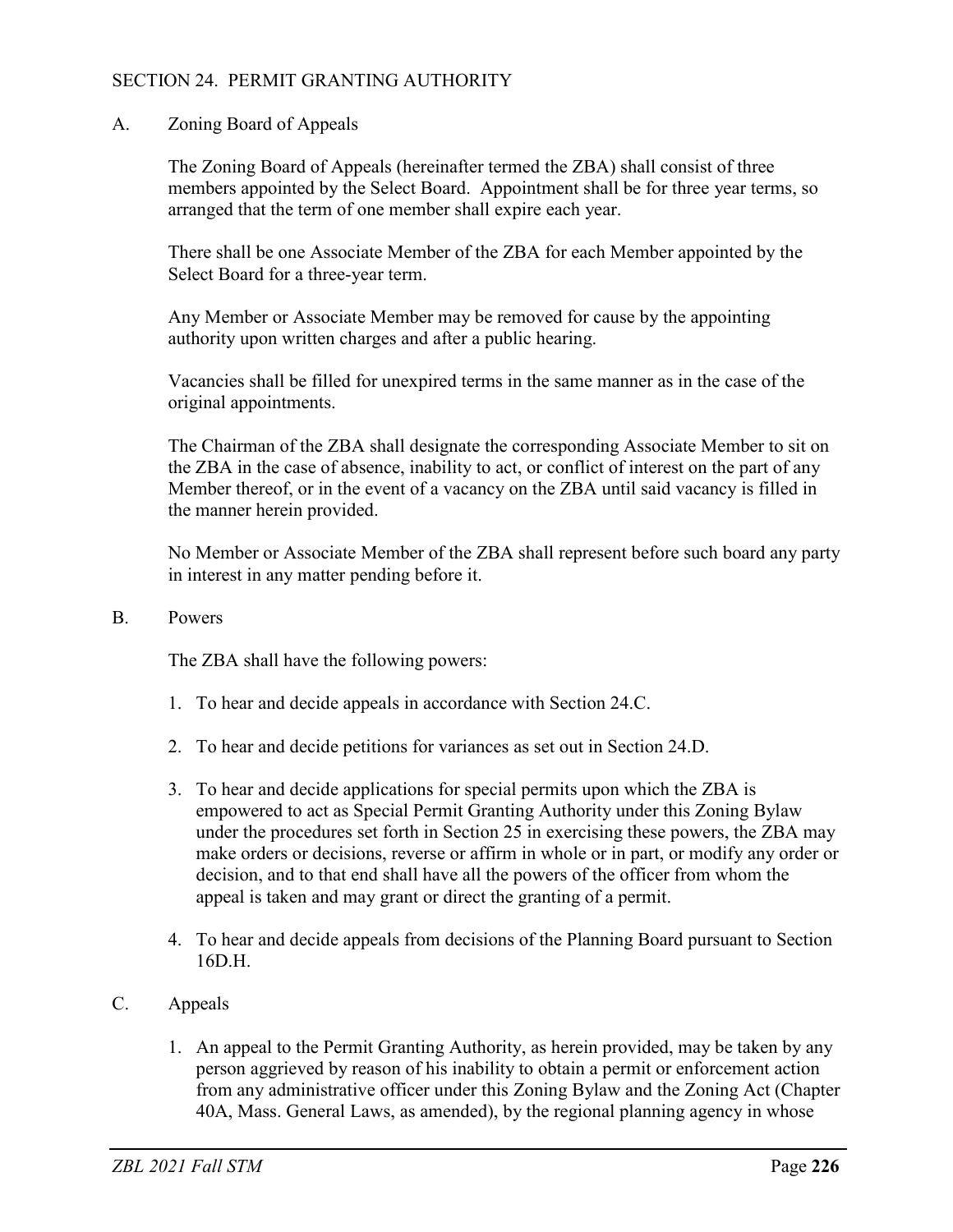area the Town is situated, or of an abutting city or town aggrieved by an order or decision of the Building Inspector, or other administrative official, in violation of any provision of this Zoning Bylaw or of the Zoning Act (Chapter 40A, Mass. General Laws, as amended).

- 2. Any appeal under this Section to a Permit Granting Authority shall be taken within thirty (30) days from the date of the order or decision which is being appealed, by filing a notice of appeal, specifying the grounds thereof, with the Town Clerk, who shall forthwith, within two business days, transmit copies thereof to such officer or board whose order or decision is being appealed, and to the Permit Granting Authority. Such officer or board shall forthwith, within seven (7) days, transmit to the Permit Granting Authority copies of all documents and papers constituting the record of the case in which the appeal is taken.
- 3. The concurring vote of all the members of the ZBA shall be necessary to reverse any order or decision of any administrative official under this Zoning Bylaw, or the Zoning Act (Chapter 40A, Mass. General Laws, as amended).
- 4. If the granting or denial by the ZBA of an appeal would result in or constitute the issuance of a building permit, the ZBA shall issue to the owner and to the applicant if other than the owner, a copy of its decision, certified by the Permit Granting Authority, containing the name and address of the owner, identifying the land affected, setting forth compliance with any statutory requirements for such a decision and certifying that copies of the decision and all plans referred to in the decision have been filed with the Planning Board and with the Town Clerk. No building permit resulting from or constituted by such a decision shall take effect until a copy of the decision bearing the certification of the Town Clerk that twenty (20) days has elapsed and, pursuant to the applicable provisions contained with Chapter 40A, Mass. General Laws, as amended, no appeal has been filed, or that if such appeal has been filed, that it has been dismissed or denied, is recorded in the Registry of Deeds for the county and district in which the land is located, and indexed in the grant or index under the name of the owner of record, or is recorded and noted on the owner's certificate of title. The fee for recording or registering shall be paid by the owner or applicant.

## D. Variances

- 1. The Permit Granting Authority shall have the power, after a public hearing for which notice has been given pursuant to the applicable section of this Zoning Bylaw and by mailing to all parties in interest, to grant upon appeal or upon petition, with respect to particular land or structures, a variance from the terms of this Zoning Bylaw where the Permit Granting Authority specifically finds that:
	- a. Literal enforcement of the provisions of the Zoning Bylaw would involve substantial hardship, financial or otherwise, to the petitioner or appellant owing to circumstances relating to: i)soil conditions, ii) shape, or iii) topography of such land or structures, especially affecting such land or structures but not generally affecting the zoning district in which it is located; and the hardship shall not have been self-created; and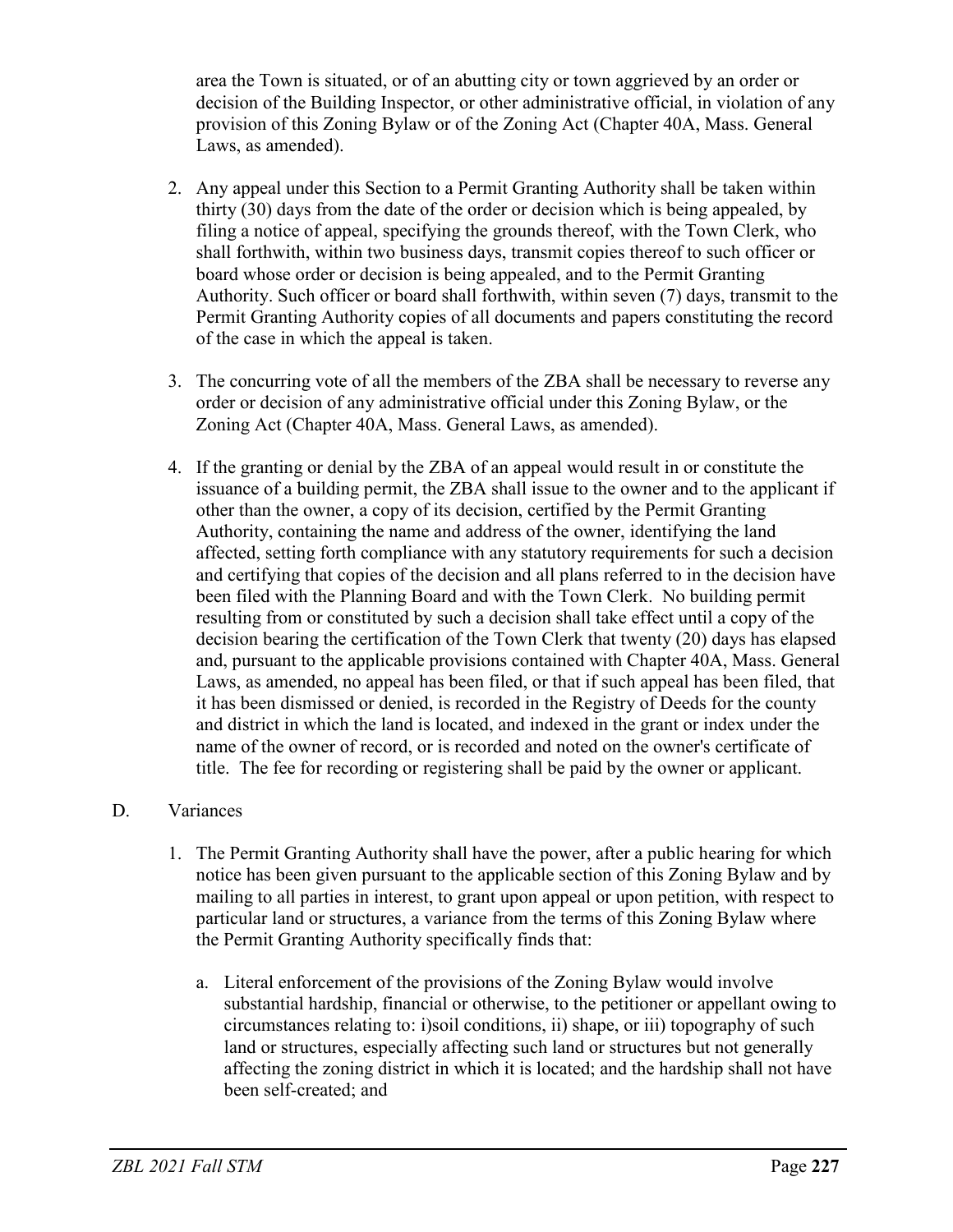- b. Desirable relief may be granted without substantial detriment to the public good, and without nullifying or substantially derogating from the intent or purpose of this Zoning Bylaw.
- 2. The Permit Granting Authority may impose conditions, safeguards, and limitations both of time and of use, including the continued existence of any particular structures, but excluding any conditions, safeguards, or limitations based on the continued ownership of the land or structures to which the variance pertains, by the applicant, petitioner, or any owner.
- 3. The concurring vote of all the members of the ZBA, if a three-member Board, shall be necessary to effect any variance in the application of this Zoning Bylaw.
- 4. No variance may authorize a use or activity not otherwise permitted in the zoning district in which the land or structure is located; provided, however, that such variance properly granted prior to January 1, 1976, but limited in time, may be extended on the same terms and conditions that were in effect for such variance upon said effective date.
- 5. If the rights authorized by a variance are not exercised within one year of the date of grant of such variance, they shall lapse, and may be re-established only after notice and a new hearing pursuant to this Section.
- 6. Application

All petitions for variance, over which the Permit Granting Authority exercises original jurisdiction, shall be filed by the petitioner with the Town Clerk who shall forthwith, within two business days, transmit a copy thereof to the ZBA.

7. Notification and Effectiveness of the Decision

Upon the granting of a variance, or any extension, modification, or renewal thereof, the Permit Granting Authority shall issue to the owner and to the applicant if other than the owner, a copy of its decision, certified by the Permit Granting Authority, containing the name and address of the owner, identifying the land affected, setting forth compliance with the statutory requirements for the granting of such variance and certifying that copies of the decision and all plans referred to in the decision have been filed with the Planning Board and with the Town Clerk. No variance or any extension, modification, or renewal thereof shall take effect until a copy of the decision bearing the certification of the Town Clerk that twenty (20) days has elapsed and, pursuant to the applicable provisions contained within Chapter 40A, Mass. General Laws, as amended, no appeal has been filed, or that if such appeal has been filed, that it has been dismissed or denied, is recorded in the Registry of Deeds for the county and district in which the land is located, and indexed in the grantor index under the name of the owner or record, or is recorded and noted on the owner's certificate of title. The fee for recording or registering shall be paid by the owner or applicant.

8. Withdrawal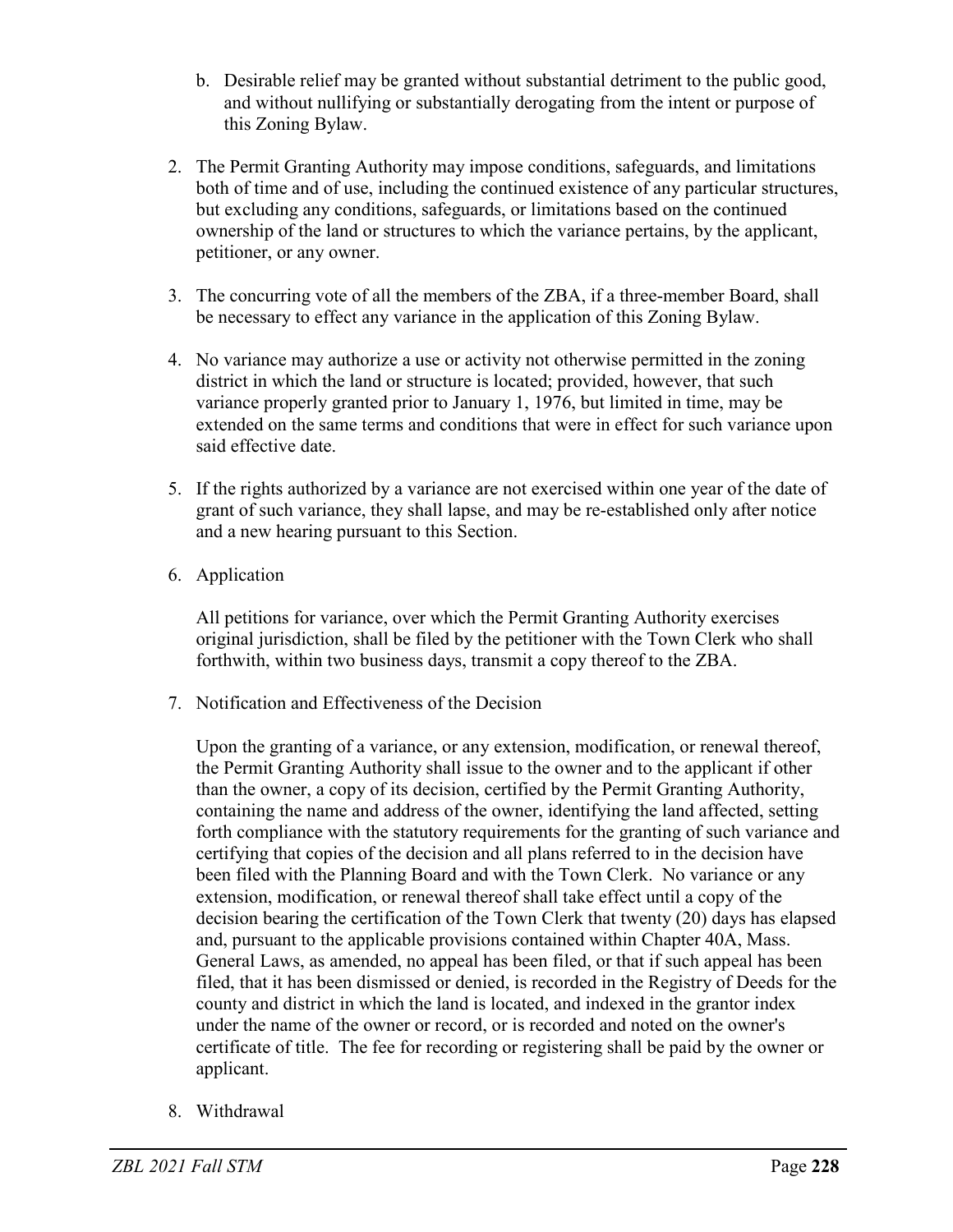Any petition for a variance which has been transmitted to the Permit Granting Authority may be withdrawn, without prejudice, by the petitioner prior to the publication of the notice of a public hearing thereon, but thereafter be withdrawn without prejudice only with the approval of the Permit Granting Authority.

- E. General Rules and Procedures
	- 1. The ZBA shall adopt rules, not inconsistent with the provisions of this Zoning Bylaw for the conduct of its business and for purposes of the Zoning Act, (Chapter 40A, Mass. General Laws, as amended), and shall file a copy of said rules with the Town Clerk.
	- 2. Each ZBA shall elect annually a chairman from its own number and a clerk, and may, subject to appropriation, employ experts and clerical and other assistants.
	- 3. Meetings of the ZBA shall be held at the call of the chairman or when called in such other manner as the ZBA shall determine in its rules. The ZBA shall hold a public hearing on any appeal, application, or petition transmitted to it by the Town Clerk within sixty-five (65) days from the date of transmittal to the ZBA of such appeal, application, or petition. The ZBA shall cause notice of such hearing to be published and sent to parties in interest as provided within the Zoning Bylaws, and not less than fourteen (14) days prior to said hearing, shall notify the Planning Board of the Town and the planning boards of cities and towns adjacent, all of which may then forward recommendations with respect to said matter for the consideration of the ZBA.

The chairman, or in his absence the acting chairman, may administer oaths, summon witnesses, and call for the production of papers.

4. All hearings of the ZBA shall be open to the public. The decision of the ZBA shall be made within one hundred (100) days after the date of the filing of an appeal, application, or petition. Failure by the ZBA to act within one hundred (100) days shall be deemed to be grant of relief, application, or petition sought, subject to an applicable judicial appeal. The ZBA shall cause to be made a detailed record of its proceedings, indicating the vote of each member upon each question, or if absent or failing to vote, indicating such fact, and setting forth clearly the reason or reasons for its decision and of its official actions, or in the event of a failure of the ZBA to act within said one hundred (100) days, indicating such fact, copies of which shall be filed within fourteen (14) days of the decision or action, in the offices of the Town Clerk and of the Planning Board, and shall be a public record; and notice of the decision and the reasonings on which such decision is based, shall be mailed forthwith, and within two business days of the aforesaid filing, to the petitioner, applicant, or appellant, to the parties in interest, and to every person present at the hearing who requested that such notice be sent to him and stated the address to which such notice was to be sent, and further, copies of all approved plans shall be sent to the office of the Planning Board. Each notice shall specify that appeals, if any, shall be made pursuant to the applicable section of Chapter 40A, Mass. General Laws, as amended, and shall be filed within twenty (20) days after the date of filing of such notice in the office of the Town Clerk.